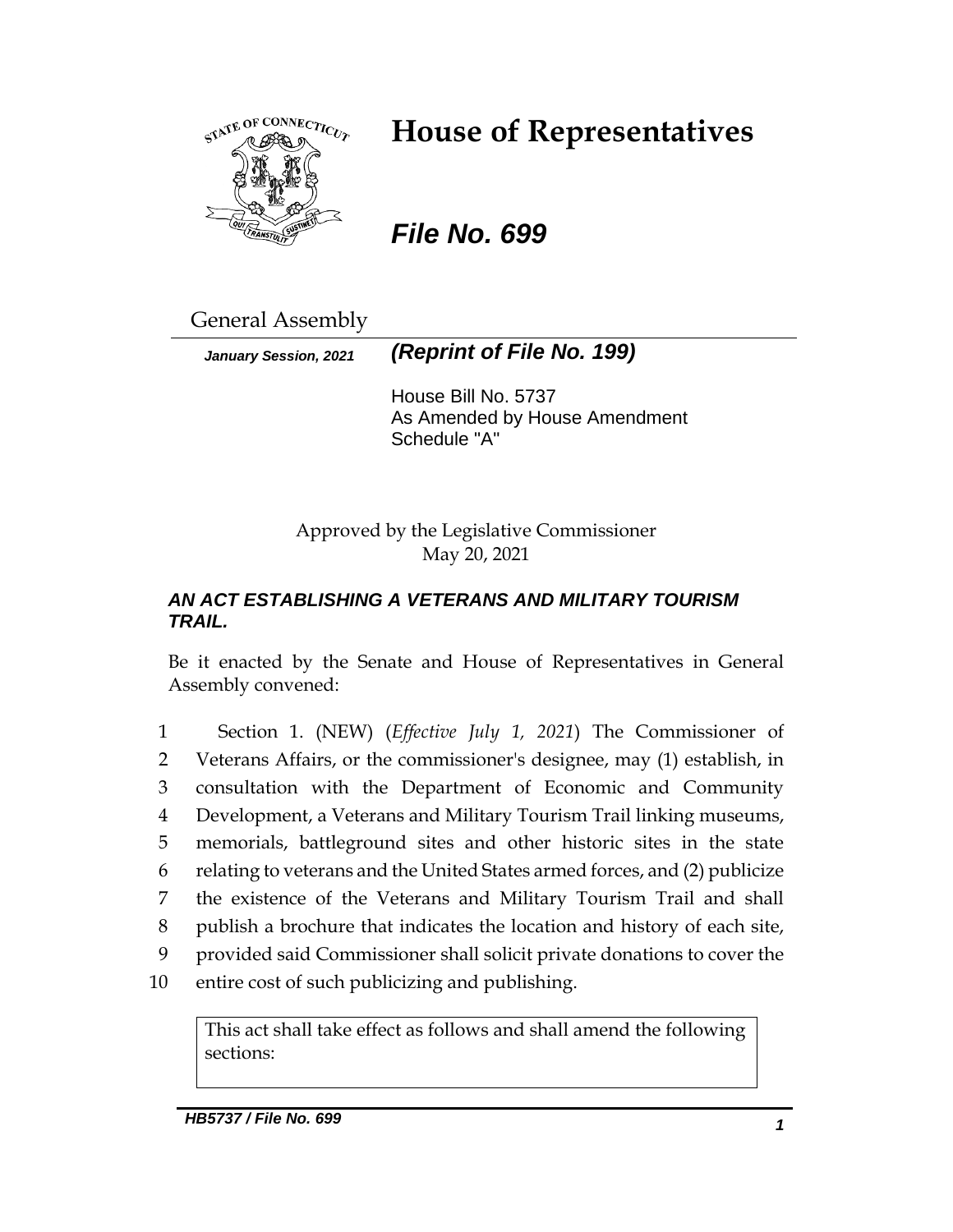| Section 1 | $\mu$ ly 1, 2021 | New section |
|-----------|------------------|-------------|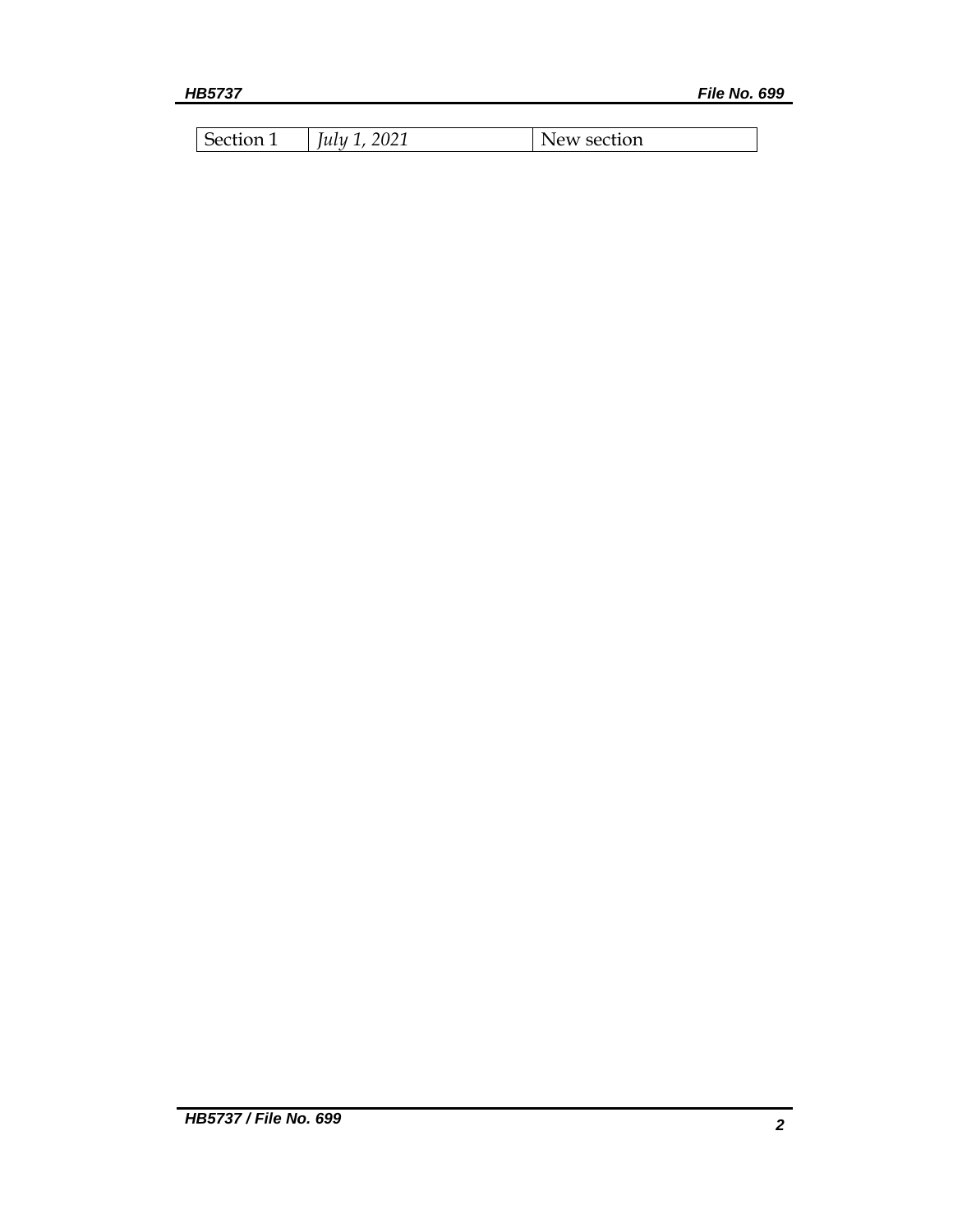*The following Fiscal Impact Statement and Bill Analysis are prepared for the benefit of the members of the General Assembly, solely for purposes of information, summarization and explanation and do not represent the intent of the General Assembly or either chamber thereof for any purpose. In general,*  fiscal impacts are based upon a variety of informational sources, including the analyst's professional *knowledge. Whenever applicable, agency data is consulted as part of the analysis, however final products do not necessarily reflect an assessment from any specific department.*

#### *OFA Fiscal Note*

*State Impact:* None

*Municipal Impact:* None

#### *Explanation*

The bill as amended has no fiscal impact because the Department of Veterans' Affairs (DVA) has the expertise and current staff to administer the requirements pursuant to the bill.

House Amendment "A" redirects the administrative responsibilities from the Department of Economic Development (DECD) to DVA, eliminating the cost to DECD and making advertising and marketing of the program contingent upon private donations.

#### *The Out Years*

*State Impact:* None *Municipal Impact:* None